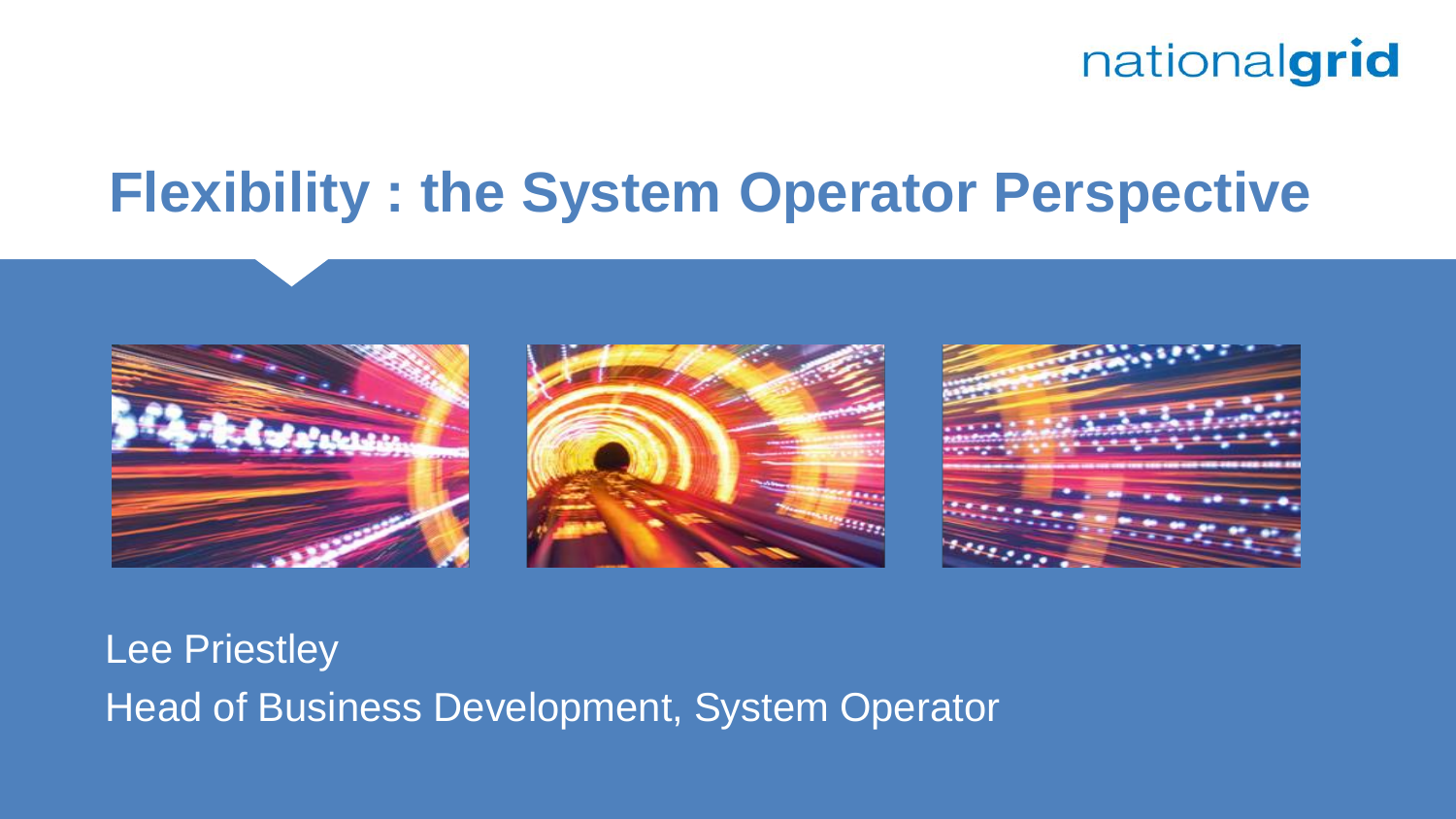### **Changing Energy Landscape**

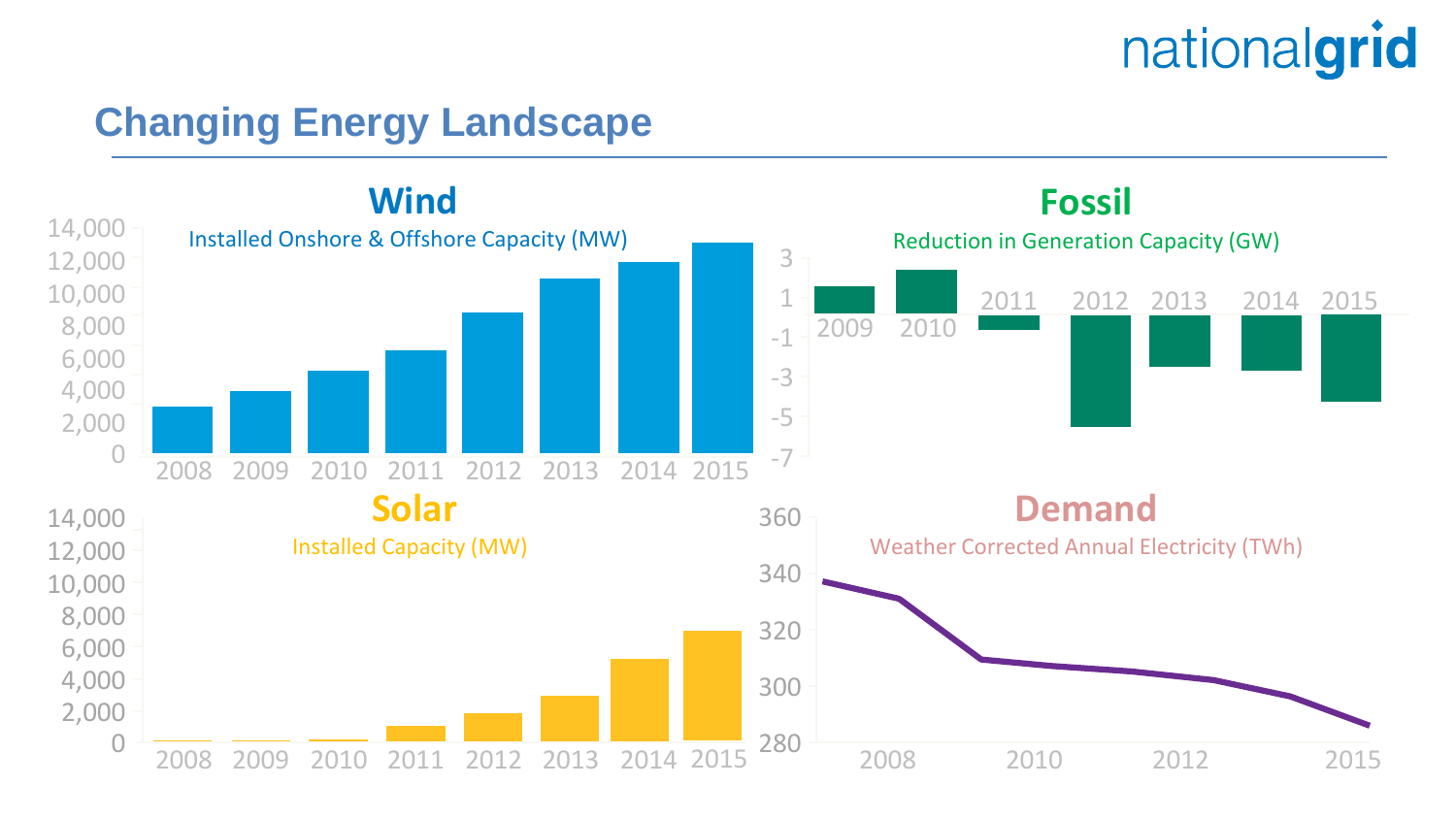**Our aspiration is a future energy system which delivers value to the end consumer and markets which are accessible to all parties**

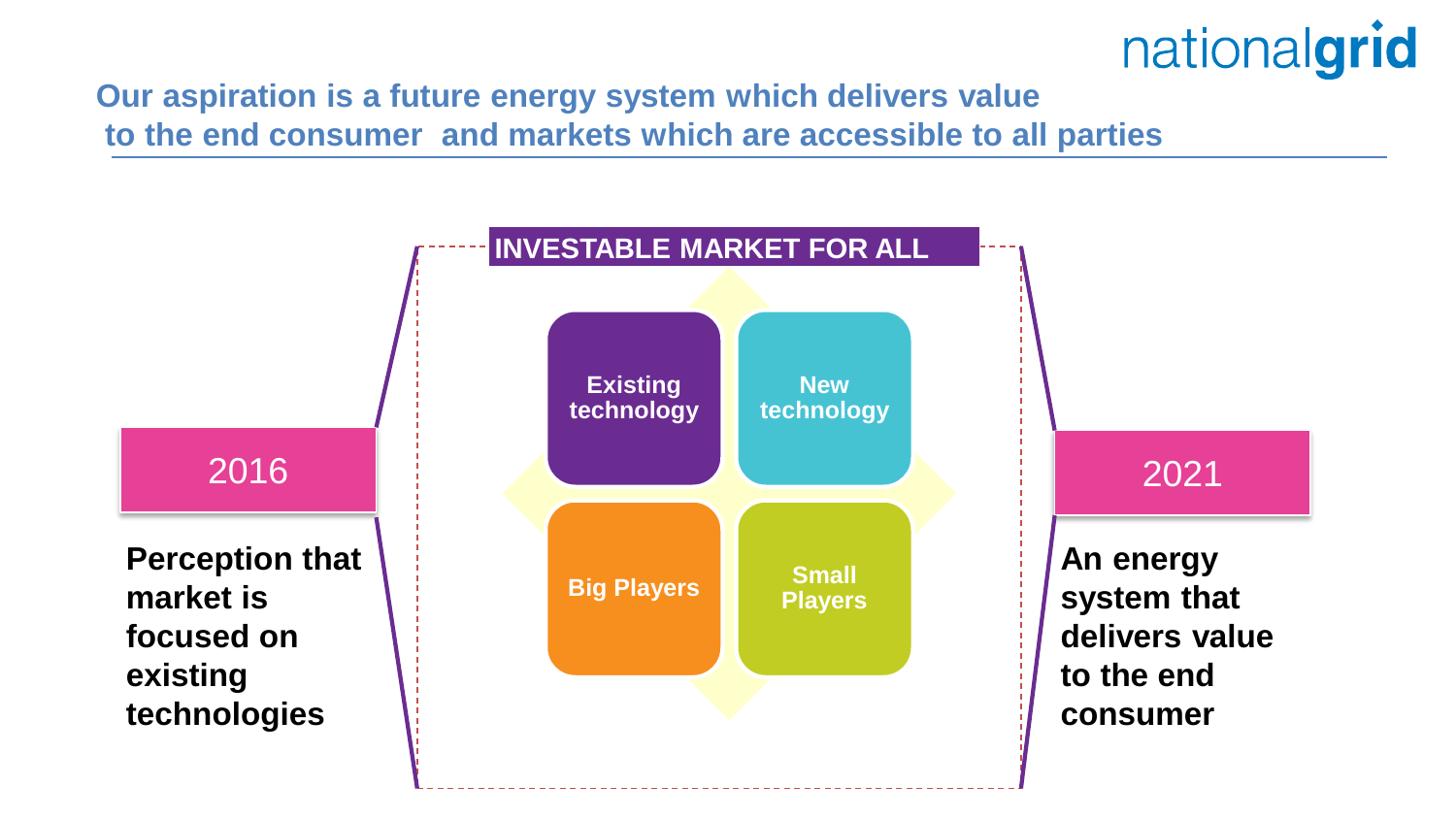### **The SO has worked with industry to identify 3 key barriers**

#### Information provision

- Current information is difficult to understand
- Need clear market signals for investment

**CAIM SIMPLIFY** 

#### Simplification of products

- Current market is fragmented across products and is difficult to navigate
- Simplification would increase transparency and deliver clearer market signals



#### Whole system approach

- Difficult for market participants to stack value
- Need to consider CM and wholesale market in addition to balancing